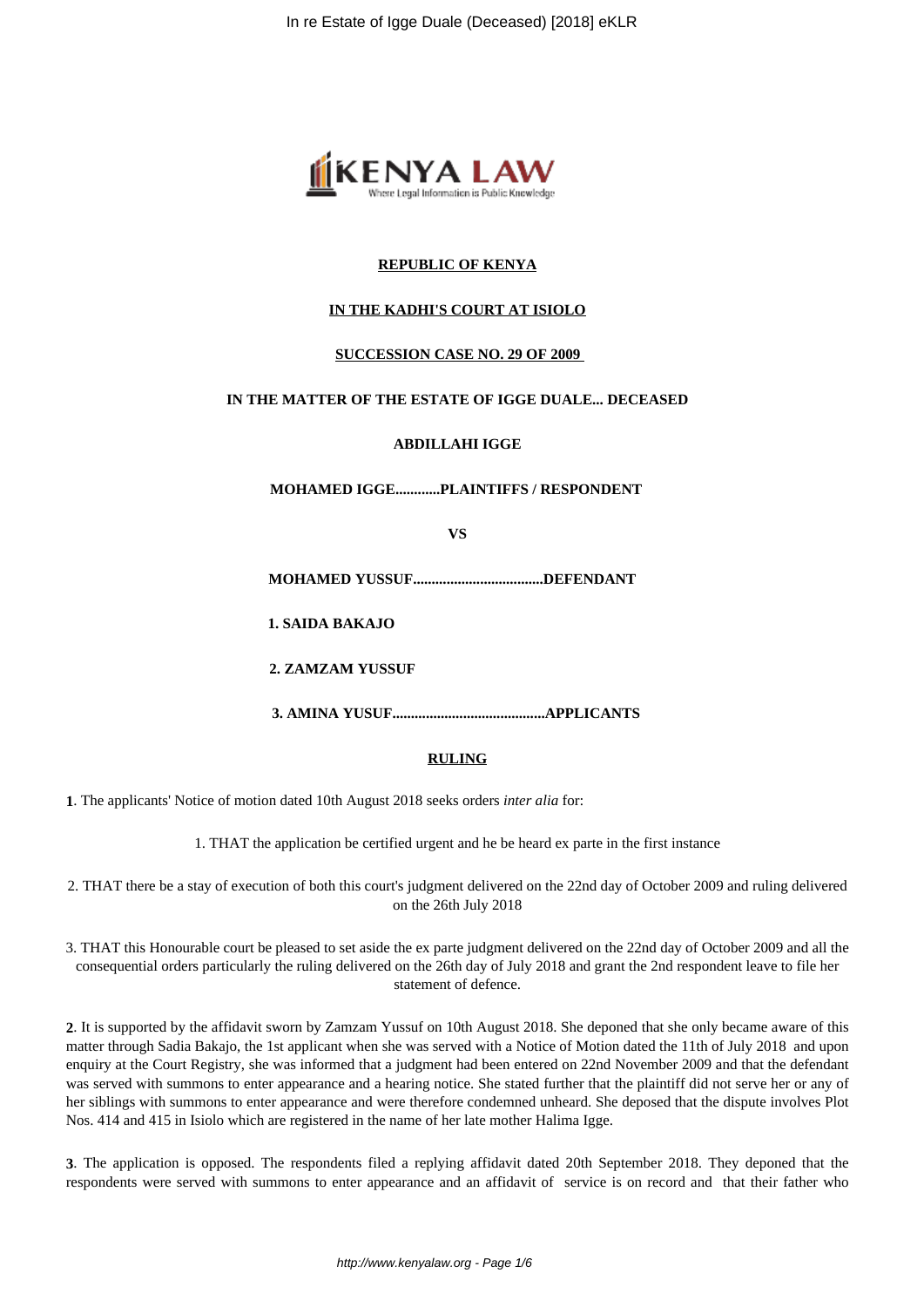attended court on 13th October 2009 and sought adjournment to inform them of the hearing date. They deposed that the matter was scheduled for hearing on 13th October 2009 but the respondents father sought an adjournment which was allowed and the matter scheduled for hearing on 14th October 2009 when the matter proceeded in their absence but were aware of the proceedings. They contend that the applicants were enjoined *suo moto* by court and directed to file their reply to the application dated 11th July 2018 but failed to do so to date. They further deposed that this application amounts to harassment of the bedridden petitioners who are supposed to be allowed to enjoy the inheritance of their father and the orders of the court have already been executed as ordered.

**4**. The applicants were represented by the firm of Nkunja & Company advocates while the respondents were represented by the firm of Kimathi, Kiberia & Munyungu advocates.

#### **Facts.**

**5**. The facts of this application are the same as in the ruling of the application dated 11th July 2018 delivered on 26th July 2018. I can do no better than reproduce same herein. The applicants filed a succession petition dated 8th July 2009 against Mohamed Yusuf. They contended that Ibadu Farah their mother left Plot No. 1301 Bula Pesa and was survived by three children: Mohamed, Abdillahi and Halima Igge, that the sons were in Saudi Arabia and the daughter had care and custody of the property but she subdivided the plot into Nos: 414 and 415 [the suit property] and registering the biggest portion under her names and upon her death she left the plot under the care of her son, Mohamed Yussuf, the defendant. They seeked orders that the subdivision be declared null and void and proper subdivision be done under the Islamic law of inheritance. The record shows the defendant was duly served with the petition and hearing notice but neither entered appearance, reply or appeared on the date for hearing on 14th October 2009 before Hon. Sheikh Salim Mohamed Salim. His father however appeared for hearing and the matter was adjourned to allow him to contact his daughter Zamzam who was in Eldoret at the time but he did not appear for hearing on the following day. The court entered a ruling on 22nd July 2009 that the Plot No 1301 be subdivided into five [5] equal shares and Mohamed and Abdillahi Igge each to get two shares and Halima Igge to get one share thereof. Armed with this ruling, the applicants applied to the District Surveyor for subdivision of the plot who through letter dated 28th October 2009, requested the Court for orders based on the final ruling to enable combine and subsequently subdivide the plot. A letter dated 28th May 2010 by the District physical Planning officer - Isiolo, indicates the subdivision was complete and a copy sent to the Clerk, County Council of Isiolo for action and registration. On the other hand, Mohamed Yusuf and his sisters allegedly allowed one Saida Bakajo with the suit property without agreement with the applicants on the claim that the property belonged entirely to their mother. On their demand that she vacate she declined as a result the petitioner filed the application dated 11th July 2018 for an order compelling eviction of Saida Bakajo from the estate property. That application was granted, directing 1st respondent to vacate premises within [30] days from date of ruling failure to which eviction would be enforced. The court further directed parties to do valuation and present proposals on distribution before leave to sale estate property could be granted. Aggrieved by this decision the applicants had intimated on appeal but opted to file this application.

#### **Issues**

**6**. Upon reading the application, affidavit and annextures thereto and upon perusal of the suit file and upon hearing the parties, the issue for determination in this application are:

a. whether or not the applicants were properly served and / or were aware of the proceedings before court

b. whether or not the judgment entered on 22nd October 2009 was regular and whether it can be stayed aside nine [9] years after it had been entered.

**7**. The application was disposed by way of written submissions.

#### **Applicant's Submissions**

**8**. It was submitted that the Civil Procedure Rules (2010) apply to the Kadhi's Courts since rules of practice and procedure for Kadhi's Court have not been made by the Hon. Chief Justice under section 8(2) of the Kadhi's Court Act. It was submitted that Ibadu Farah was survived by three children namely Mohamed, Abdillahi and Halima Igge and that Zamzam, Amina and Mohamed Yusuf are children of Halima Igge who is deceased and therefore any order affecting the estate of Ibadu Farah, the children of Halima Igge should be heard before it is made. It was submitted that Zamzam and Amina Yusuf were not served with summons to enter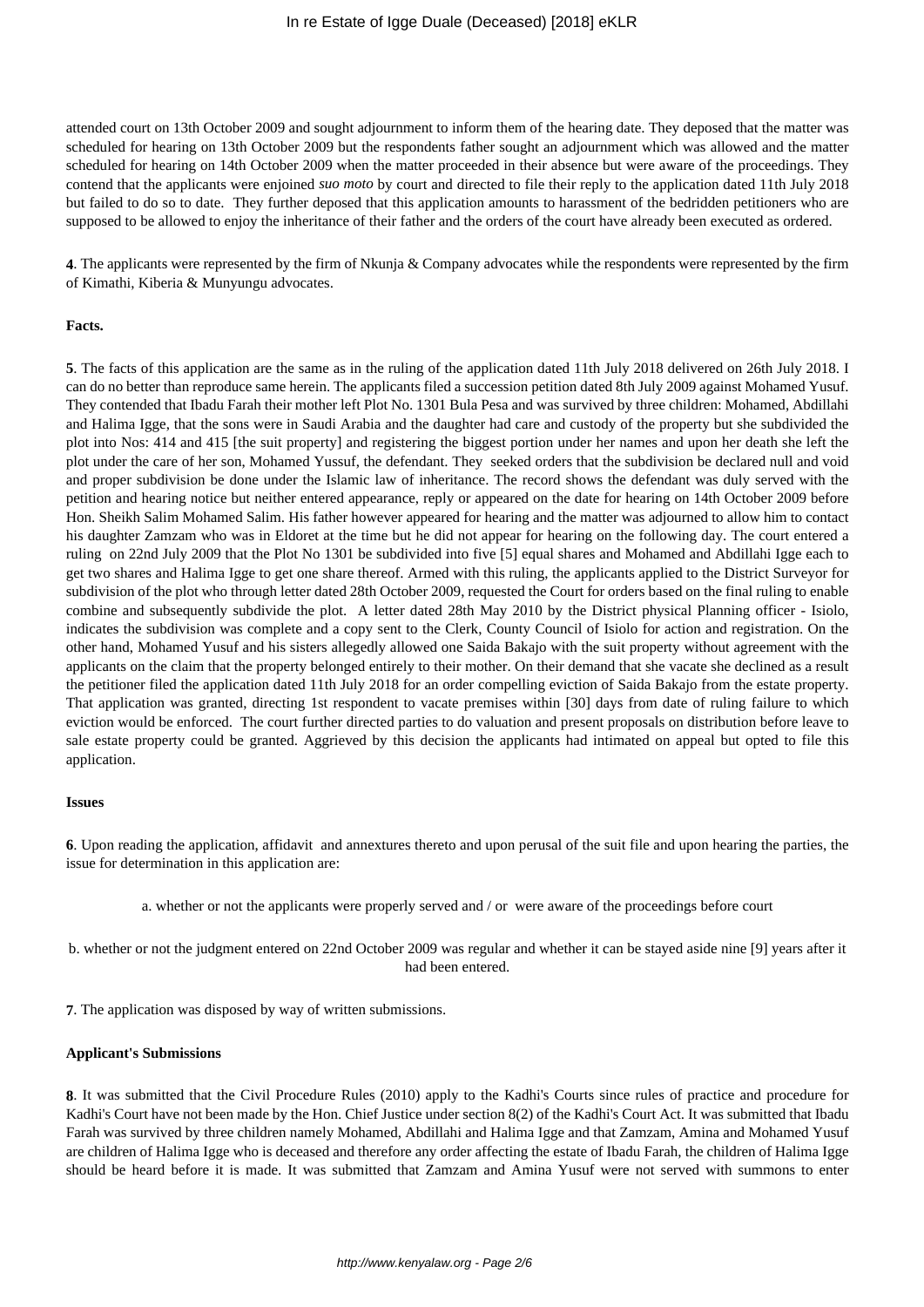appearance and that the hearing was for the 13th October 2009 but the matter was heard on the 14th October 2009 and 21st October 2009. The applicant submitted she was not served and the judgment was therefore irregular and ought to be set aside as a matter of right. He relied on case of *James Nderitu & Another v Marios Philotas Ghikas & Another [2016] eKLR* and *Sangram Singh v Election Tribunal, Koteh AIR 1955 SC 664.* 

#### **Respondent's submissions**

**9**. Mr. Kaberia for the respondents submitted that the respondents were served as evidenced by the affidavit of service sworn by Susan Kabaru on 8th July 2009 and that the hearing notice for 14th October 2009 was taken through consent as the applicants were not present in court by their father was and sought time to contact the applicant. He submitted further that the Zamzam and Amina Yusuf appeared in court on the hearing of the application dated 11th July 2018 and were enjoined in the *suo moto* but were heard by the court despite their failure to file reply as directed. It was submitted that the applicants were served and even appeared in and were heard by court and therefore the case of *James Nderitu & Another v Marios Philotas Ghikas & Another [2016] eKLR* relied by the applicants is different from this one. He contends the respondents were aware of this suit but they deliberately chose not to participate in it by failing to enter appearance in time. He argued that it is nine years since judgment was entered, the applicants have changed their citizenship and reasons they have given are flimsy and intended to defeat justice. It was submitted that setting aside ex parte judgment must be exercised only to avoid injustice and not to assist a person who seeks to obstruct or delay justice. He relied on the case of *Lazaruz Chomba vs Zakayo Gitonga Kabutha & Another [2001] eKLR.* 

#### **Analysis and Finding.**

**10**. It is not disputed that the applicants, Zamzam and Amina Yussuf are children of Halima Igge and therefore entitled to be heard in the estate of Halima Igge or Igge Duale as they have a legal inheritance interest in it. Was the applicant served with the summons to enter appearance for the main petition" An examination of the record will show she was not. However their brother was specifically served and never entered appearance, filed a reply to the petition or even appeared in court. Their father was present in court. The Court takes judicial notice that Zamzam and Amina are currently not residents in Kenya but certainly Zamzam was present in Kenya in 2009 when proceedings were active. Interestingly their brother Mohamed Yusuf who has always been resident in Kenya and was served with the summons to enter appearance seems uninterested in the matter. No reasons has been advanced by his siblings why he does not attend court.

**11**. The applicable law of procedure in the Kadhi's Court is the Civil Procedure Act, Cap 21 laws of Kenya by virtue of absence of specific rules of procedure for Kadhis court under Section 8(2) of the Kadhi's Court Act, Cap 11, Laws of Kenya which provide:

**''Until rules of court are made under subsection (1), and so far as such rules do not extend, procedure and practice in a Kadhi's court shall be in accordance with those prescribed for subordinate courts by and under the Civil Procedure Act.''**

**12**. The Kadhi's court being a court of equity, the court is not envisaged to strictly apply the Civil procedure rules. The rules of natural justice however do apply. **Muchelule J, In Rhoda Wanjiru Kibunja v. Abdalla Mohamed Abdalla,HCCA 92 OF 2012 [NAI] [unreported],** had this to say:

*'' I agree that it would be onerous to subject the Kadhi's court to the strict rules that apply to the ordinary courts. However, to keep a record of what the parties said, what while either sworn or not sworn, is the bare minimum expected of the Kadhi's Court. It is upon reading the record that the High Court can agree or not agree with the decision arrived at by the Kadhi. A party appearing before the Kadhi expects to be heard and what he says to be recorded. He expects to be allowed to call evidence. He expects to be cross examined on what he says. The same for his witness. He expects to cross examine the other side also. All these have to be recorded. There is a failure of justice, we find, when such a record is not kept..''*

**13**. The rules of natural justice demand that no person is condemned unheard. Under Islamic law the role of the court is to ensure that all parties affected by the petition before it are aware of and are granted opportunity to participate in the proceedings.

**14**. In **James Kanyiita Nderitu v Marios Philotas Ghikas & Another [2016] eKLR**, the Court of Appeal at Mombasa differentiated between a regular and irregular judgment. It held thus:

**'.. it cannot be gainsaid that a distinction has always existed between a default judgment that is regularly entered and one**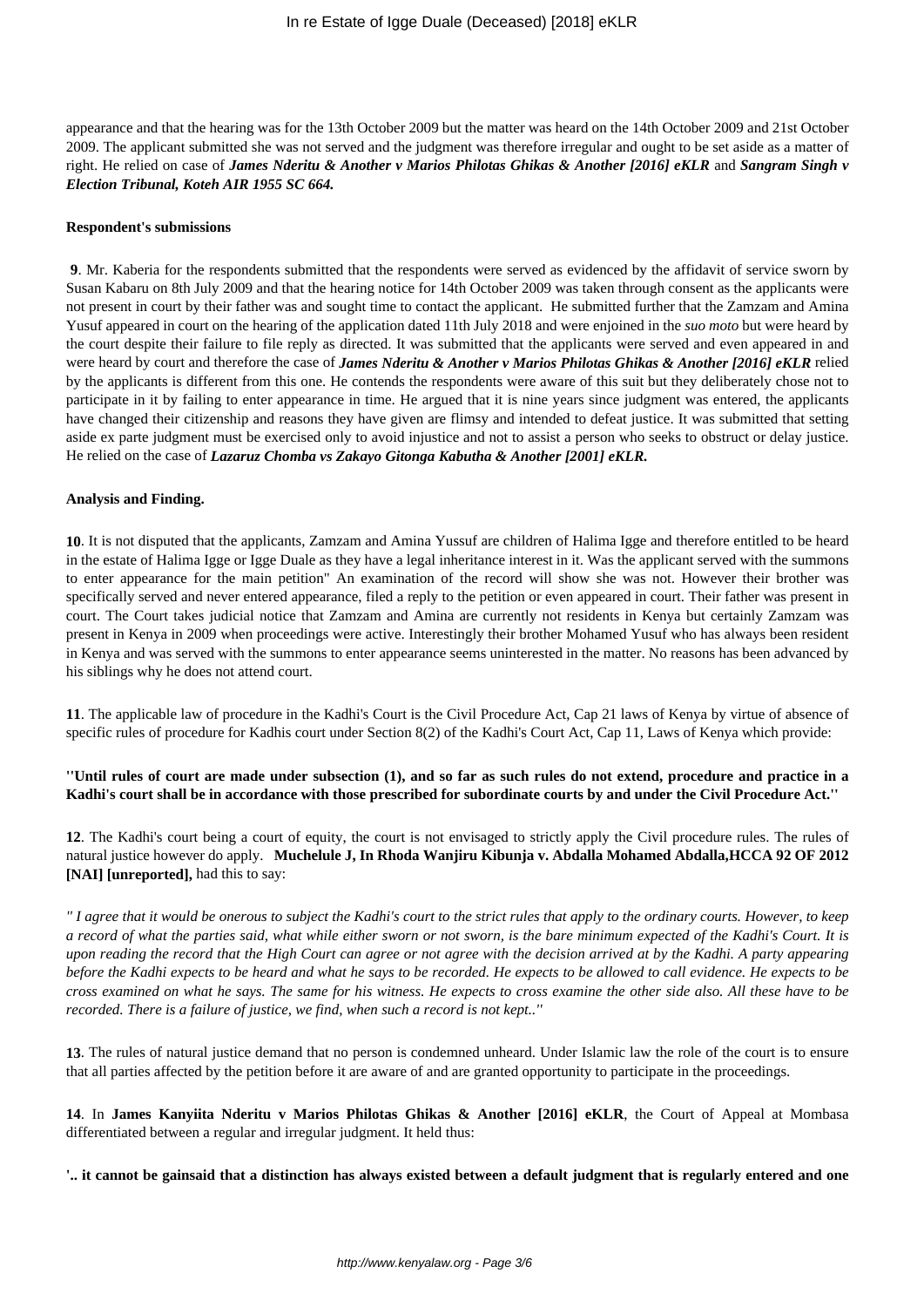**which is irregularly entered. In a regular default judgment, the defendant will have been duly served with summons to enter appearance, but for one reason or another, he had failed to enter appearance or to file defence, resulting in default judgment. Such default is entitled under order 10 rule 11 of the Civil Procedure Rules, to move court to set aside the default judgment and to grant him leave to defend suit.... in an irregular default judgment, on the other hand, judgment will have been entered against a defendant who has not been served or properly served with summons to enter appearance. In such a situation the court moved by a party once it comes to its notice that judgment is irregular; it can set aside the default judgment on its own motion...''**

**15**. The Court of Appeal cited with approval the case of **Frigonken Ltd. v. Value Pak Food Ltd, HCCC No 424 OF 2010**, where the High Court held:

**''If there is no proper or any service of summons to enter appearance to the suit, the resulting default judgment is an irregular judgment liable to be set aside by the court** *ex debito justitiae.* **Such a judgment is not set aside in the matter of exercise of discretion but as a matter of judicial duty in the order to uphold the integrity of the judicial process''.** 

**16**. Where a regular default judgment has been entered, the court has wide discretion to set it aside. However the purpose should be to ensure ends of justice and not to delay or cause injustice. In the case of *Esther Wamaitha Njihia & 2 others vs. Safaricom Ltd* the court held *inter alia*:-

*''The discretion is free and the main concern of the courts is to do justice to the parties before it (see Patel vs E.A. Cargo Handling Services Ltd.) the discretion is intended to be exercised to avoid injustice or hardship resulting from accident, inadvertence or excusable mistake or error but is not designed to assist a person who deliberately sought, whether by evasion or otherwise, to obstruct or delay the cause of justice (see Shah vs. Mbogo)..."*

**17**. This matter was filed on 8th July 2009. Summons to enter appearance was served upon the defendant Mohamed Yussuf, then resident in Bula Pesa - Isiolo on the same day at 10:30 a.m. by Ms. Susan Kaburu process server Isiolo law Court. The minute on the first cover of the record indicate it was listed for hearing on 14th October 2009. Incidentally the hearing notice extracted and served was for 13th October 2009. There is no record the defendant appeared in court on the 13th October 2009. The record is clear the plaintiff and defendant's father appeared in court on the 14th October 2009 where the matter partly proceeded and a further hearing date set for the 21st October 2009. There was an error in the extraction of the hearing notice but there is no doubt all parties, including the defendant's father, were aware of it otherwise they would not attend court on the 14th October 2009. It is, in the circumstances, excusable. In any case the defendant had not entered appearance even after service of summons.

**18**. The applicant was not served with summons to enter appearance. She was however aware of these proceedings since 2009. Her father was physically present in court on 14th October 2009 and although he refused to take oath and give evidence he specifically requested to call the applicant. The matter was adjourned to 21st October 2009. The Court noted:

## *'The defendant's father refused to take oath and ask[ed] for time to contact his daughter Zamzam who is in Eldoret. This matter is adjourned to 21st October 2009 at 9:00 in the fore noon.'*

**19**.The purpose of the adjournment could only be to enable the applicants to participate in the proceedings. They failed to appear and the matter properly proceeded. Indeed in her submissions in the application dated 11th July 2018, the applicant stated thus:

## *''Mother died in 2007. In 2009 uncles filed the case. I didn't hear anything till one month ago.''*

**20**. It is factually not correct that none of the children were served with summons to enter appearance. It is factually wrong that the children, specifically, Zamzam the applicant herein, was not aware of the proceedings in this court regarding the estate in issue. I can only find and hereby hold, that the applicant was aware of these proceeding way back in 2009 and therefore the judgment entered was regular.

**21**. This makes this case different from that cited by counsel for applicants in the case of *James Nderitu & Another v Marios Philotas Ghikas & Another [2016] eKLR.* In that case the Court of Appeal found four factors that led to find the judgment entered was irregular one of which was lack of service of summons to enter appearance.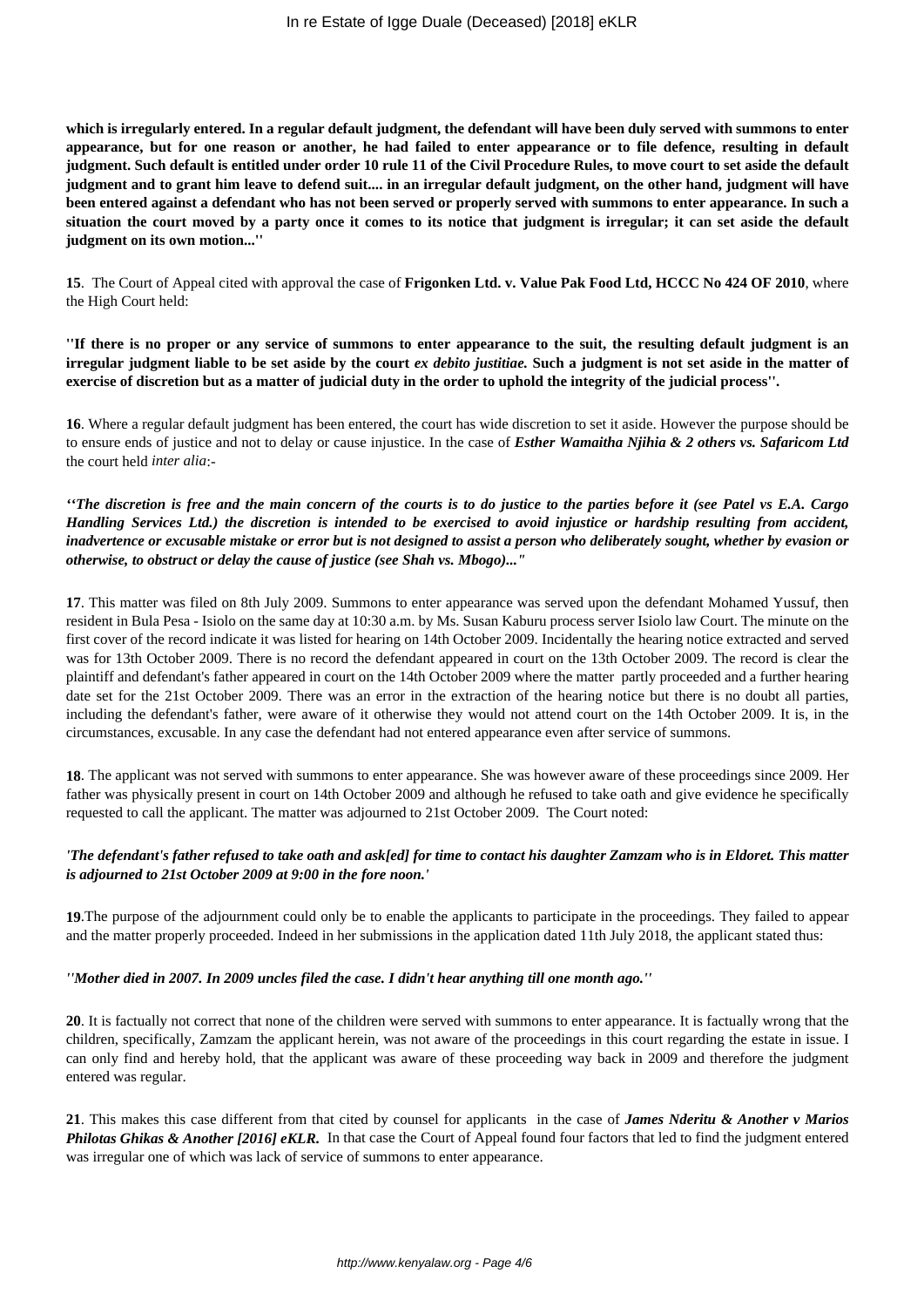**22**. In a regular default judgment the court has wide discretion to set it aside to ensure justice. The court however, must be satisfied that the defendant was not served with summons to enter appearance or failed to attend court due to sufficient cause. In *Shah vs Mbogo and Ongom vs Owota* the court held that for Orders to set aside ex parte judgment to issue *inter alia* the court must be satisfied that:-

#### *a. either that the defendant was not properly served with summons; or*

#### *b. that the defendant failed to appear in court at the hearing due to sufficient cause.*

**23**. The term 'sufficient cause' has been defined by the Supreme Court of India in the case of *Parimal vs Veena* when it observed that:-

*"Sufficient cause" is an expression which has been used in large number of statutes. The meaning of the word "sufficient" is "adequate" or "enough", in as much as may be necessary to answer the purpose intended. Therefore the word "sufficient" embraces no more than that which provides a platitude which when the act done suffices to accomplish the purpose intended in the facts and circumstances existing in a case and duly examined from the view point of a reasonable standard of a curious man. In this context, "sufficient cause" means that party had not acted in a negligent manner or there was want of bona fide on its part in view of the facts and circumstances of a case or the party cannot be alleged to have been "not acting diligently" or "remaining inactive." However, the facts and circumstances of each case must afford sufficient ground to enable the court concerned to exercise discretion for the reason that whenever the court exercises discretion, it has to be exercised judiciously"*

**24**. In the exercise of its discretions, courts should always strive to be guided by judicial principles and not emotion. In the Case of **Gideon Mose Onchwati v Kenya Oil Co. Ltd & another [2017] eKLR, Aburili J,** cited with approval the case of *Daphene Parry vs Murray Alexander Carson where the court* had the following to say:-

*'Though the court should no 'doubt' give a liberal interpretation to the words 'sufficient cause,' its interpretation must be in accordance with judicial principles. If the appellant has a good case on the merits but is out of time and has no valid excuse for the delay, the court must guard itself against the danger of being led away by sympathy, ..................."*

**25**. After consideration of the facts of this case and the law, the applicants failed to demonstrate they deserve the court's discretion to grant their application for setting aside the judgment entered nine years ago in 2009. It matters not that they may have a defence raising triable issues; by not presenting their defence and evidence to court despite their knowledge of the dispute and the proceedings, they either acted in arrogance or in ignorance of the legal process both of which do not qualify for the exercise of the court's discretion in their favour especially considering the duration this matter has been in court and the advanced age of the petitioner / respondents. I sympathize with the applicants as a human being but I am bound to apply judicial principles of fairness and justice in the exercise of judicial authority. Accordingly the application is dismissed with costs.

Dated, signed and delivered in ISIOLO on 4th December 2018

### **HON. ABDULHALIM H. ATHMAN**

### **PRINCIPAL KADHI**

#### **ISIOLO LAW COURTS**

In the presence of

Mr. Mohamed Noor Jattan - Court Assistant

Mr. Nkunja for Applicant

Mr. Kaberia for Respondents